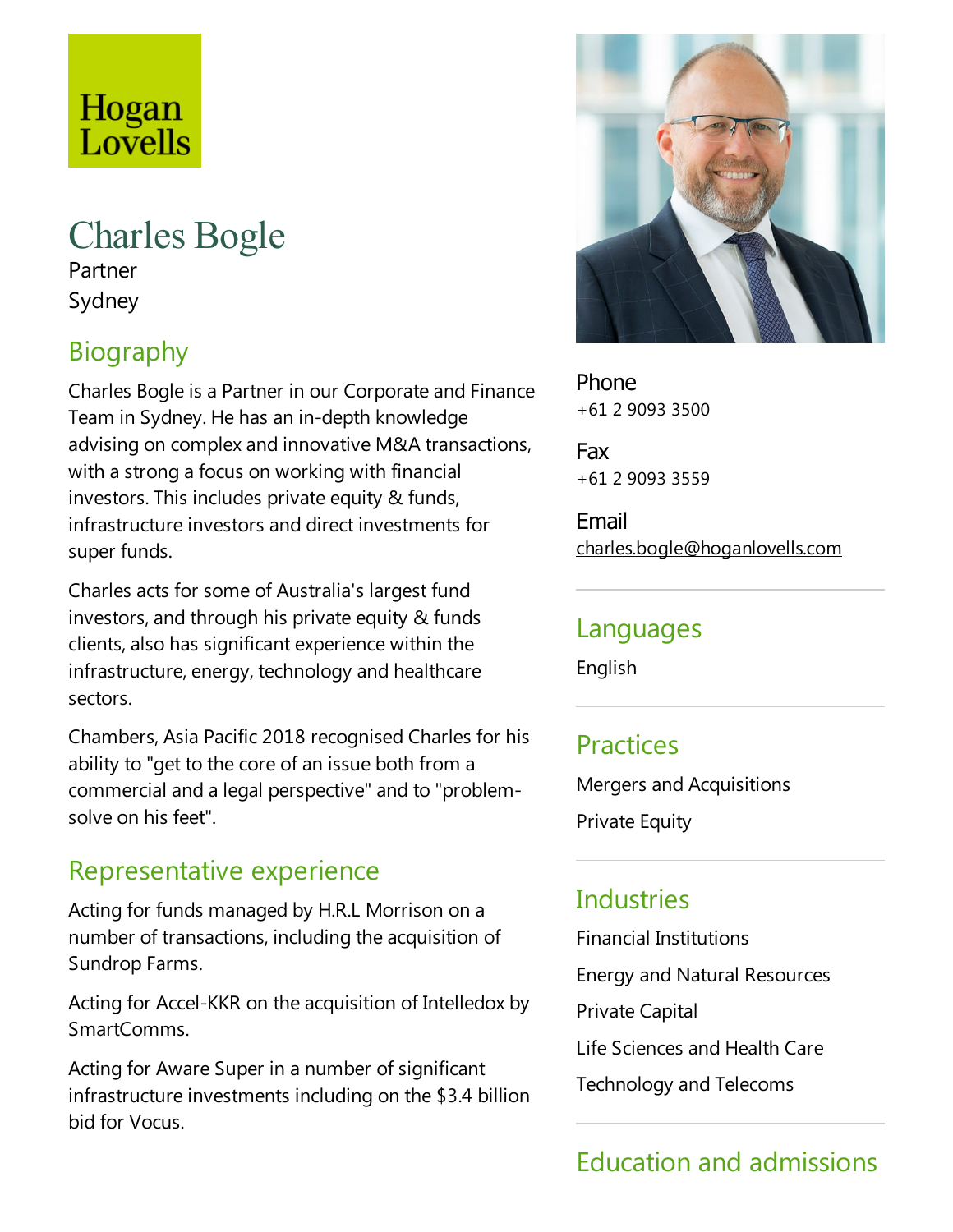Acting for REST Superannuation in relation to direct investments.

Acting for the sellers on the \$500 million sale of Bras'n'Things to Hanes.\*

Acting for Catalyst Investment Managers on a number of transactions including both acquisitions and exits.

Acting on the initial acquisition of the LJ Hooker business, in subsequent sale to a consortium of investors and its refinancing.\*

Acting for University of New South Wales on its quantum computing joint venture with the Commonwealth Government, CBA and Telstra.\*

Acting for the receivers for Oakville on the sale of Oakville business to Mitollo.\*

Advised on funding for Interhealthcare (IHC), a leading allied healthcare business, by private equity investor, Next Capital.

Acting for I-MED on a number of corporate transactions, including the acquisition of the NSW business of Capital Radiology.\*

Acted for Nine Entertainment Co Limited in the sale of Weatherzone, a weather forecasts and meteorology services business to DTN.

Advised Belay Capital on their acquisition of local education technology business, Maths Pathway.

\*Matter handled prior to joining Hogan Lovells.

### Awards and rankings

- Corporate Law, *Best Lawyers (Australia)*, 2019-2022
- **Mergers and Acquisition Law, Best Lawyers** (Australia), 2019-2022
- **Private Equity Law, Best Lawyers (Australia), 2019-**2022
- **Private Equity, Chambers Asia-Pacific, 2018-2022**
- **Project Finance, Asia Pacific Legal 500, 2018-2022**
- Corporate and M&A, Asia-Pacific Legal 500, 2014-

#### Education

Masters of Law and Economics, European School of Law and Economics, 1994

LL.M., University of Glasgow, 1994

LL.B., University of Glasgow, 1992

#### Court admissions

Supreme Court of New South Wales